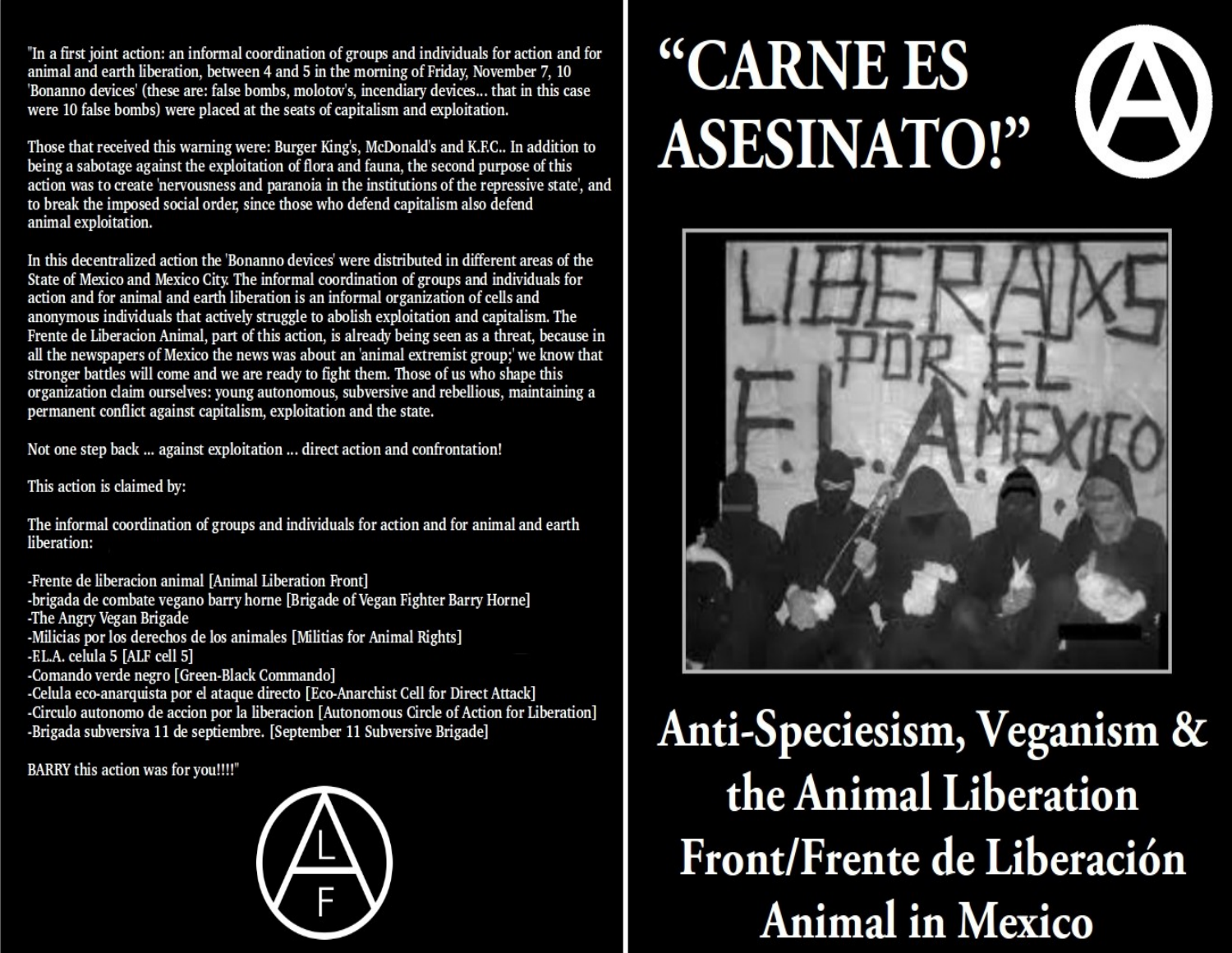# **ALF Mexico - History in the making**

FLA, FLAM & FLA-CVN (Commando-Green Black)....the Frente de Liberacion Animal (FLA/ALF) is making it's mark in Mexico...



#### *ALF Mexico*

The first reported ALF actions in Mexico are; December 2006, when a KFC and fur store are sabotaged, and October 2007, when a pet shop was sabotaged by the F.L.A. Since then, December 2007 and January 2008 have seen a series of well planned and executed FLA actions in Mexico.

Similar to France, when two ALF reports in November 2002 caused a flurry of direct action three years later in 2005 - which is continuing to flourish, and also from April 2007 onwards, which saw Czech Republic heavily target hunting stands and other animal abuse after two actions in Sept/Nov 2006. Activists in Mexico have seen a spark and responded with a string of diverse actions.

This method also replicates the Band of Mercy (1974) which sparked direct action in England, by liberating animals and utilizing arson - two years later causing the birth of the Animal Liberation Front by Ronnie Lee.

The purpose of this post is to highlight the current growth of ALF activity in Mexico and is dedicated to the activists behind these compassionate actions.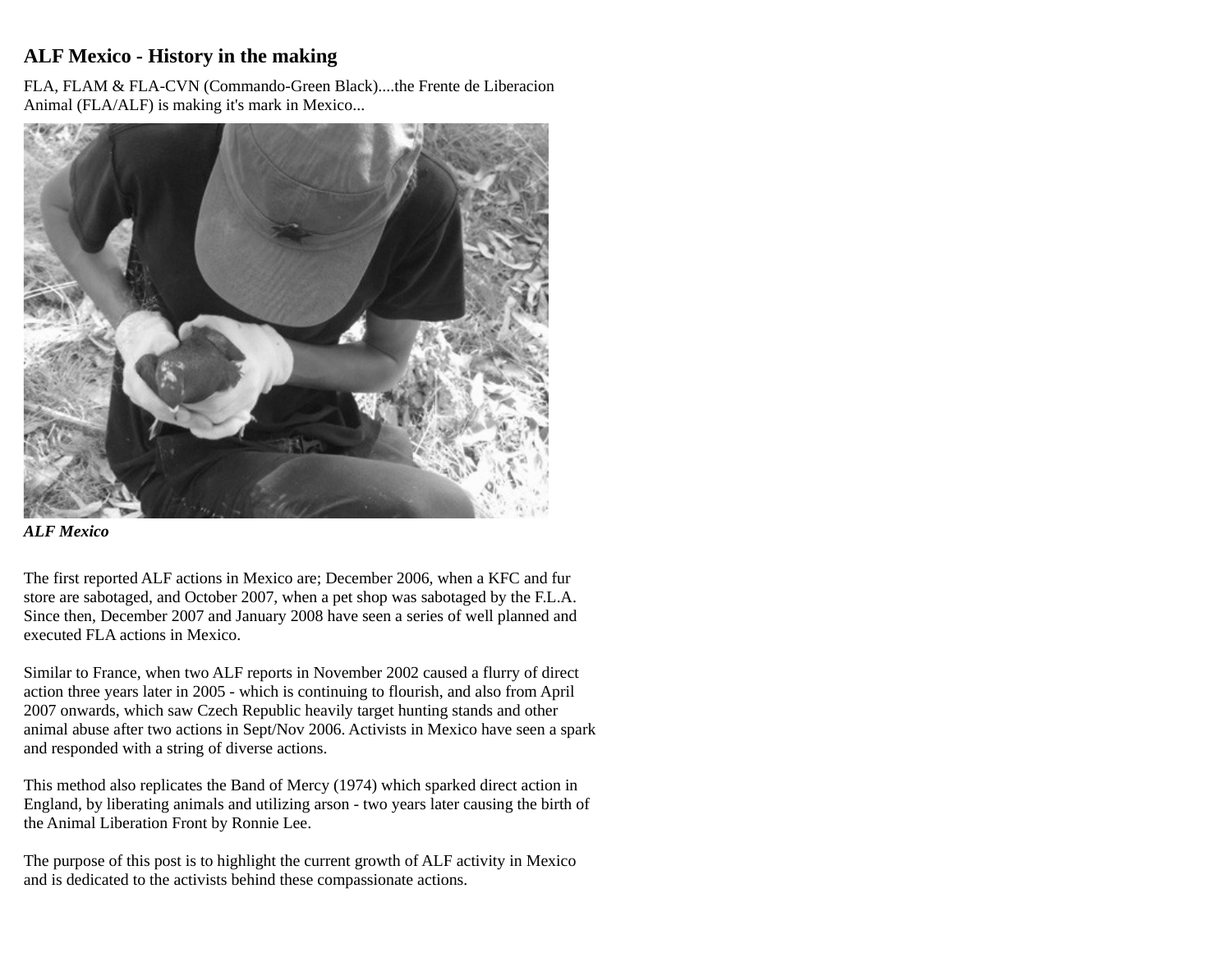

Every year brings a new country or three to the frontlines of direct action for animals, whilst last year was the beginning for the Czech Republic, 2008 looks set for Mexico to win the "best newcomers" award.

Not that there really an award! But the front page of Bite Back Magazine would be a likely way to represent this.

The following are the actions that have been carried out...

## **THE SPARKS THAT CAUSED THE FLAME**

### **December 10, 2006: FUR STORE, KFC HIT IN MONTERREY**

anonymous communique:

"Greetings from México.

Two FLA (Frente de Liberación Animal) strikes very early this morning in Monterrey, Nuevo León.

The first target was a big fur store, where all locks and doors were glued, threw paint bombs and wrote "Frente de Liberación Animal", "Muerte" and "Cada Piel es una Muerte".

The second target was a KFC, that was painted with paint bombs.

In Support of all ALF and ELF cells and dedicated to the SHAC 7. This fight for life won't end until the day we die. Vegan Revolution!"

### **October 3, 2007: PET STORE TARGETED**

anonymous report; rough translation:

#### "IN MEXICO WE ALSO FIGHT!

On October 1, a pet store was attacked, padlocks hit, paint-filled light bulbs thrown and a letter was left in the building, explaining the reason for the action and that if the captivity of animals continues, they would suffer the consequences. The F.L.A has arrived!"

# **LIST OF ACTIONS TAKEN BY THE F.L.A (MEXICAN ANIMAL LIBERATION FRONT)**

December 26, 2007: PET STORE ATTACKED December 27, 2007: CIRCUS BIG TOP, CARS PAINTED December 29, 2007: KFC HIT WITH PAINT BOMBS December 30, 2007: PET STORES ATTACKED January 04, 2008: FURRIER PAINTED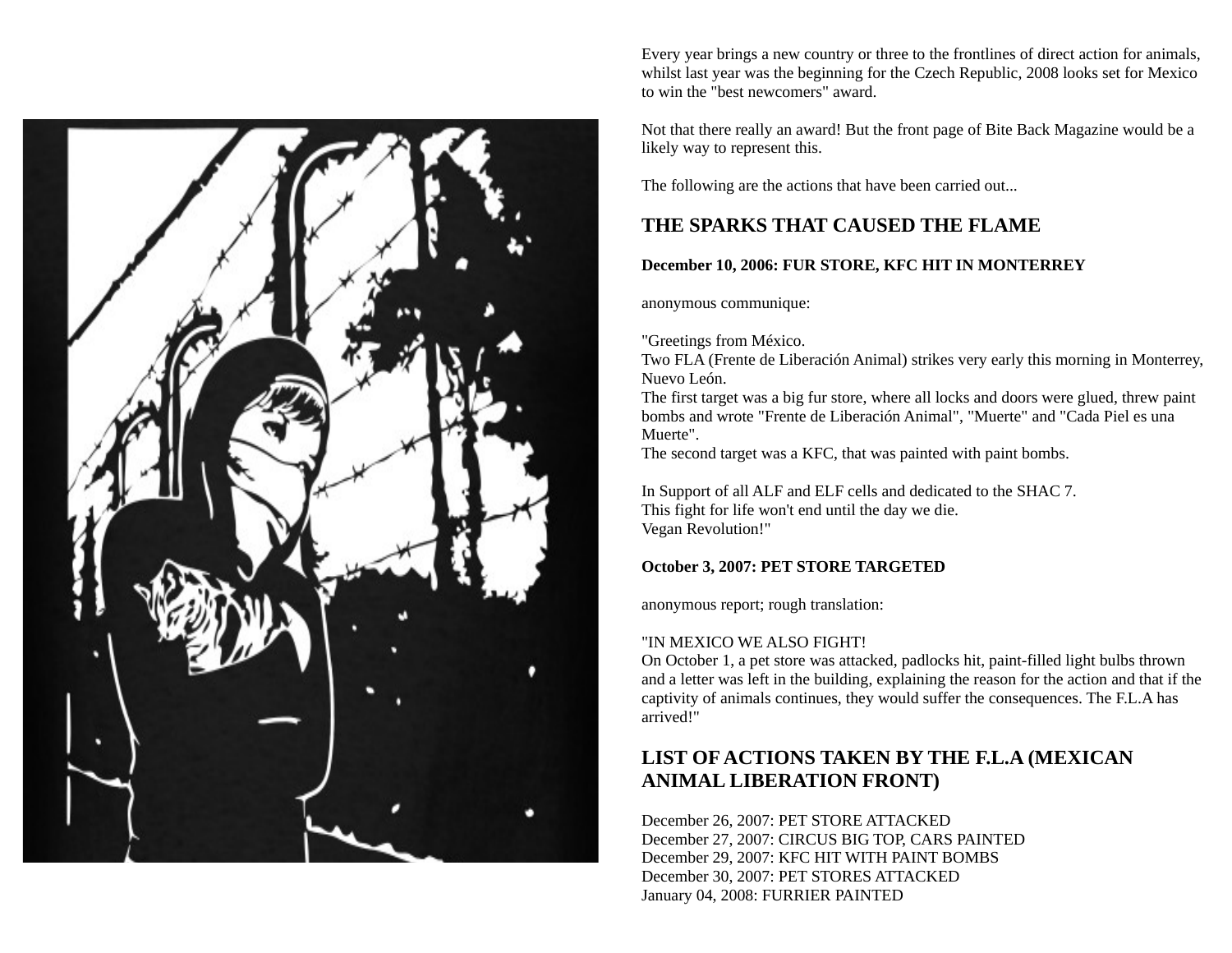January 07, 2008: TWO DOVES AND A TURKEY RESCUED JANUARY 14, 2008: "PASSIVITY MAKES YOU COMPLICIT" JANUARY 19, 2008: NEW HOMES FOR PUPPIES JANUARY 23, 2008: "MEAT=MURDER" PAINTED ON MARKETS JULY 1, 2009 -- TRUCK TORCHED AT SLAUGHTERHOUSE JULY 3, 2009 -- MEAT MARKETS, TELMEX PHONES SABOTAGED JULY 5, 2009 -- KFC, PET STORE GLUED JULY 6, 2009 -- PET STORE PAINTED JULY 8, 2009 -- MEAT MARKET GLUED UP JULY 9, 2009 -- FIRE SET AT BULLFIGHTING MUSEUM JULY 10, 2009 - TELMEX A REGULAR TARGET JULY 12, 2009 - KFC SET ON FIRE JULY 15, 2009 - A LITTLE SQUIRT OF GLUE JULY 17, 2009 - LOCKS GLUED AT MEAT MARKETS JULY 18, 2009 - LEATHER SHOPS SET ON FIRE JULY 21, 2009 - ANIMAL TRANSPORT TRUCKS BURNED JULY 23, 2009 - FIRES STARTED AT DAIRY SHOP JULY 24, 2009 - LOCKS GLUED SHUT AT PET STORE, OTHER BUSINESSES JULY 26, 2009 - GRAFFITI FOR ANIMAL LIBERATION JULY 27, 2009 - TRUCK TORCHED AT SLAUGHTERHOUSE JULY 29, 2009 - PAINT SPILLED AT DAIRY SHOP, BUTCHER GRAFFITIED JULY 31, 2009 - FIRE STARTED AT DOOR OF MEAT RESTAURANT AUGUST 2, 2009 - ROOSTERS RESCUED FROM COCKFIGHTING RING AUGUST 7, 2009 - FUR SHOP STAINED WITH RED PAINT AUGUST 9, 2009 - CANARIES FLY TO FREEDOM AUGUST 15, 2009 - WINDOWS BROKEN AT PET STORE AUGUST 18, 2009 - ARSON ATTACK AT FUR/LEATHER SHOP IN LEON AUGUST 20, 2009 - WARNING SENT TO NOVARTIS AUGUST 21, 2009 - CAR VANDALIZED AT NOVARTIS MEXICO AUGUST 29, 2009 - NOVARTIS PRODUCTS RUINED AUGUST 30, 2009 - UNILEVER PRODUCTS SABOTAGED SEPT. 1, 2009 - BURGER KING CLOSES ITS DOORS AFTER F.LA. ATTACKS SEPTEMBER 4, 2009 - WINDOWS SMASHED AT PET STORE SEPT. 7, 2009 - MEAT MARKETS, TELMEX PHONE BOOTHS SABOTAGED SEPTEMBER 15, 2009 - EXPLOSIVE ATTACK AT MAXMARA STORE SEPTEMBER 18, 2009 - ROOSTER LIBERATED SEPTEMBER 19, 2009 - MEAT SHOPS GLUED SEPTEMBER 23, 2009 - BUTANE BOMB AT NOVARTIS SEPTEMBER 28, 2009 - ABUSED HORSES FREED OCTOBER 9, 2009 -ARSON ATTACK AT HUNTING MUSEUM OCTOBER 19, 2009 - BURNING BURGER KING LIGHTS UP THE NIGHT SKY NOVEMBER 2, 2009 - RABBIT FREED FROM SMALL CAGE NOVEMBER 3, 2009 - TRUCK BURNED AT RODEO, SHOW CANCELED NOVEMBER 8, 2009 - HOAX BOMB DISRUPTS BUSINESS AT NOVARTIS

not visible on the main page, surely will take them a few hours to return to how they had it, if they can. On the page, all references to the sale of cattle were removed. All the orders, auctions, types of animals auctioned and some news.

The hacked website is www.unionganadera.com and although our way to enter it was with tools to get user names and passwords, the lack of security on the page was surprising. The user name was 'Admin' (without quotes) and the password was '123456' (again without quotes).

While there are those who benefit from suffering, we'll be there. We will not allow the torture and murder to happen freely. FLA"

**Information in this pamphlet shared from: http://www.animalliberationfront.com/ALFront/Actions-Mexico/ALF\_History.htm**

**This pamphlet was created by Warzone Distro/The Feral Space vegan sXe anarchist collective. www.theferalspacecollectivexvx.blogspot.com**

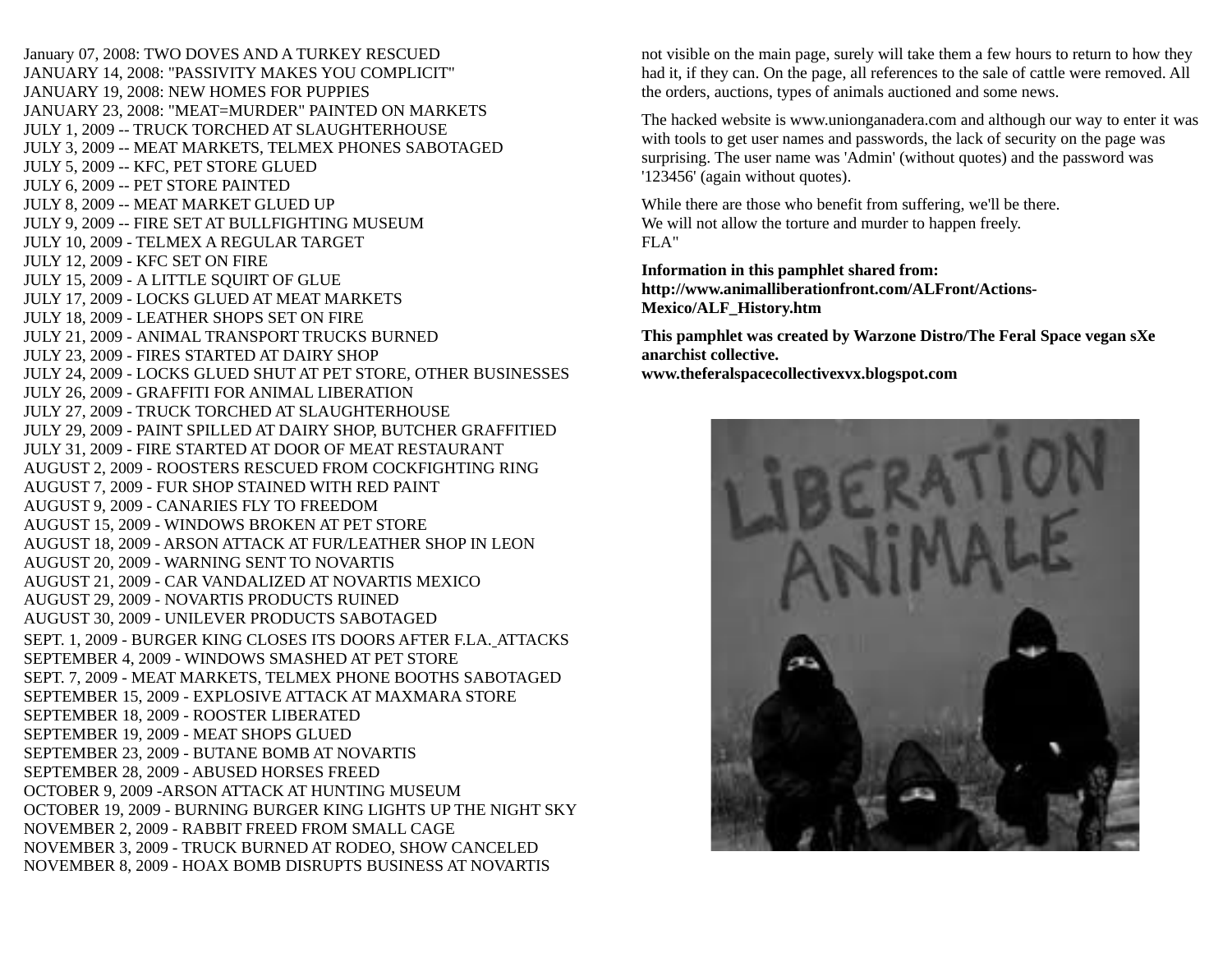#### **August 18, 2013 - CATTLE AUCTION WEBSITE HACKED**



## *received anonymously (translation):*



"In these images you can see the before and after of our visit, you can see a small modification. Similarly other modifications were made to the website which, though NOVEMBER 9, 2009 - FOUR DUCKS, TWO HENS RESCUED, IN MEMORY OF BARRY HORNE NOVEMBER 17, 2009 - RESEARCH BUILDING GRAFFITIED DECEMBER 29, 2009 - FIVE HENS LIBERATED

## **Mexican Animal Liberation Front On A Roll**

**Received Anonymously March 6-11, 2008** 

24 Raids Against Animal Abusers in Last 3 Months; Here Are The Last Four

On March 6 the Animal Liberation Front (ALF) focused on attacking businesses that profit from the blood of animals. 3 restaurants in Mexico State where they sell dead animals, fried and roasted, were in the sights of the ALF. Not only were paints used but also their glass was sprayed with red paint and a grill was made unusable.

NO MATTER, SOONER OR LATER, THESE BUSINESSES WILL FALL BY THE HAND OF THE ALF!

#### **March 7**:

A very unpleasant surprise brought managers, employees and police to 'work' on the night of March 7. One of the many KFC located in Mexico State was spoiled by radical activists brought together in the Animal Liberation Front; what they found was economic sabotage like:

x Walls with slogans like Murderers!

x Floors, walls and doors stained with red paint.

x Posters and announcements of KFC with spilled 'blood' paint.

x Lighted signs and cables sabotaged, painted and made unusable.

The worst nightmare of bourgeois speciesists has reached them.... Go vegan sXe! ALF

#### **March 8**

Once again the Animal Liberation Front (ALF) made use of direct action to remind the animal abusers that we are here and we remain standing in this struggle. In the early morning hours of this day, militants of the ALF in Mexico attacked two restaurants but this time not with spay paint because it is easily erased. This time we decided to attack its large windows with hydrofluoric acid; the acid is highly corrosive and permanent on glass. The slogans MURDERERS!, MEAT IS MURDER!, FLA were what these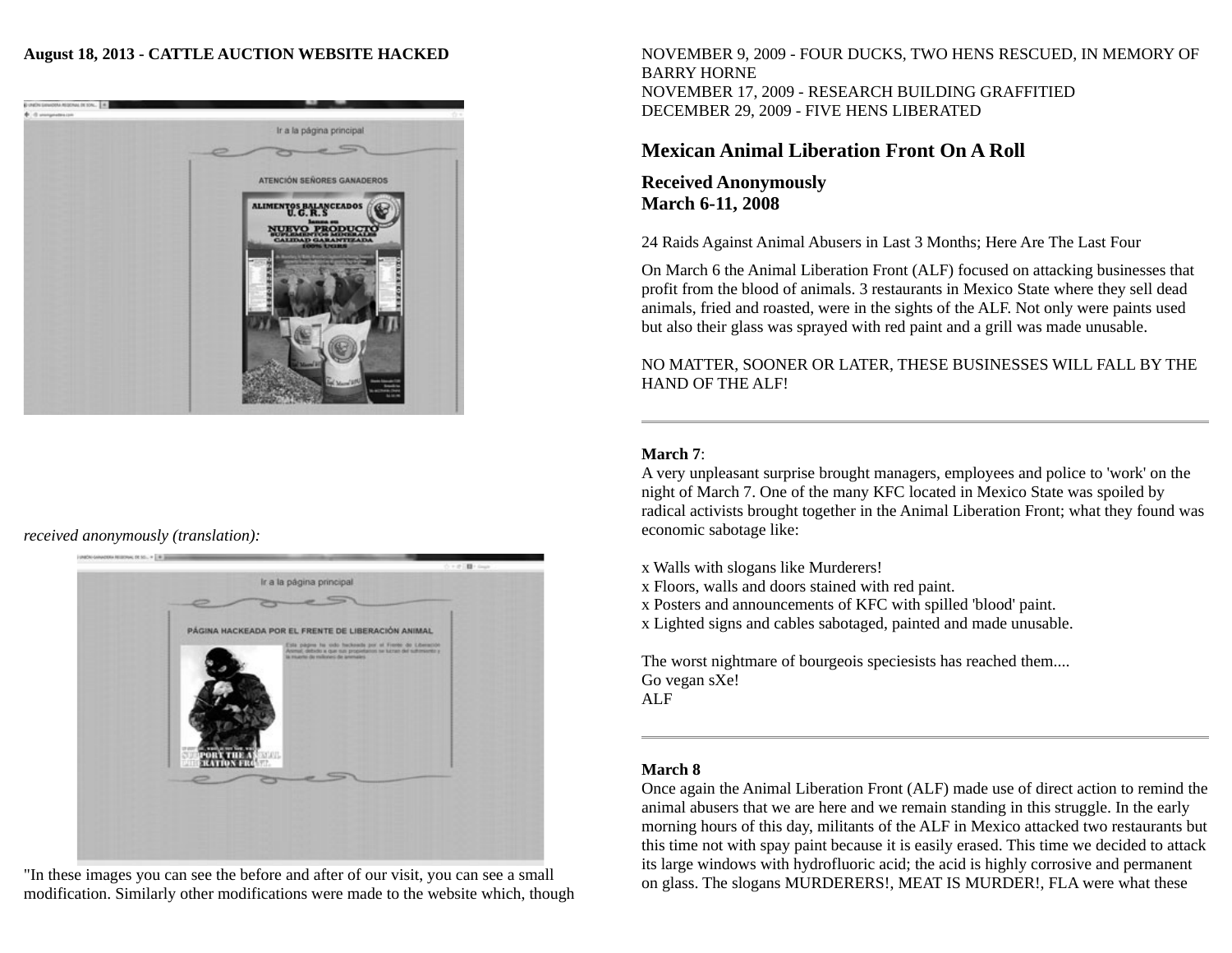bastards, who have no consideration for the lives of non-human animals, received.

Stop dreaming, direct action now! Posted: For the speciesists with rancor, the ALF.

#### **March 11:**

Activists from the Animal Liberation Front once again made our presence known, reminding national and foreign speciesists that we exist and that vengeance for our animal brothers and sisters has come. Very early in the day we decided to attack one of the fast-food restaurants originating in the darkest interests of the American empire, KFC, which was hit with red paint resembling the blood of innocent animals and FLA appeared in permanent acid on their windows; this is not the end!

ALF Mexico

## **ALF Resurfaces in Guadalajara, Mexico August 2010**

Animal Liberation Front Resurfaces in Guadalajara, Mexico

Received anonymously:

The Frente de Liberacion Animal claim two sabotages against animal exploiting businesses in Guadalajara, Mexico which we decided to carry out due to the disappearance of direct action in our city. The actions:

We spray-painted slogans in black on a poultry and egg transport trailer. The slogans painted were 'Eggs = Torture', 'Animals are not objects to use and consume, they were born to be free!' and 'ALF.' After painting, we fled into the night.

We (again) painted a 'Eukanuba' pet store. Their metal shutters which cover the windows were painted with slogans like 'No more using and profiting from animals', 'This company profits from the enslavement and torture of animals, do not buy from them' and 'ALF'

We want to clarify that these actions are simple and symbolic but we decided to not just talk but instead to attempt to make a change in the things they do to our brothers and sisters and the earth. We send abolitionist greetings to our comrade Diego Alonso who decided to evade the orders that the state issued in our own city by living how he wants to live.

Frente de Liberacion Animal/Animal Liberation Front, Guadalajara Mexico.

**Vegan Anarchist Prisoners Support Group Formed in Mexico: "Until the End"**

## **December 8, 2012 - TURTLE RESCUED FROM PET STORE**

*anonymous report, from [Liberacion Total](http://liberaciontotal.lahaine.org/) (translation):*

"On November 30, 2012 we liberated a turtle from a pet store in the Forum Mall in Mexico City. We did this as a small gesture, out of our conviction for total liberation, taking action against this system of cages and bars.

We want to dedicate this action to the anarchist warrior Mario Antonio Lopez, 'El Tripa', and also to the eco-anarchist warrior Braulio Duran, locked up in the Reclusorio Sur prison in Mexico City and in the CERESO in Leon, Guanajuato, respectively. We hope that within our ranks there is the ability to not only free the animals but also our imprisoned comrades.

Life should be able to develop in freedom and not be converted into a commodity. We oppose all forms of limitations imposed on us by this system which encourage submission and an artificial life maintaining the desire for money and power. We believe that like humans, animals are not merchandise and we fight to destroy all cages.

Soon this turtle will be in a natural area where he/she can experience freedom and all the risks that come with it.

We also want to show solidarity with our comrades who came out on December 1st to destroy everything, breaking, attacking and burning everything that smells of domination, on the day that Peoa Nieto took power. We know that the fight is against everything and not just against the president.

In solidarity with detainees and our moral support to the family of our comrade fallen in combat. There will be revenge when the heads of the police and powerful roll. Total War.

For human, animal and earth liberation If not us, who? If not now, when? Animal Liberation Front"

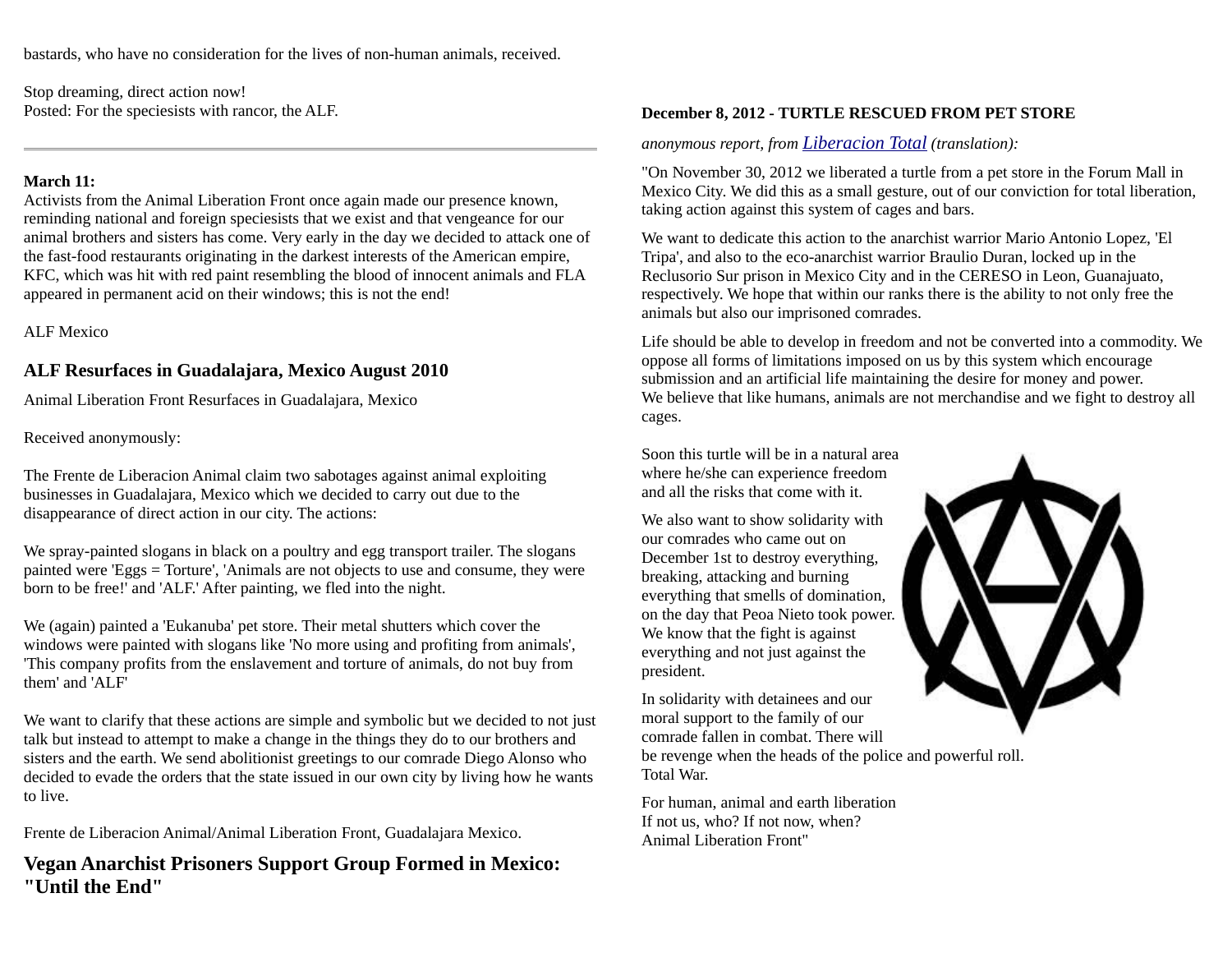And we laughed at seeing the destroyed bank where we detonated an explosive charge of a little less than half a kilo of gunpowder, along with two cans of butane gas and a bottle of gasoline, all tied together tightly with heavy wire, inside the ATM area of Banco Santander in the deserted town of Tultitlan in Mexico State, yesterday, June 29.

The front structure of Banco Santander was completely destroyed, broken windows and the partially burnt place was our response, our laughter, our revenge, our weapon that we programmed and left inside the bank which we call: Direct Solidarity, openly, without intermediaries, without excuses.

The deafening sound of the explosion last night was your voice, the voices of those close to you, our voices and those of comrades still unknown to us throughout the world.

The inept police saw our action, the damages caused by our improvised explosive device; they were powerless as always, unable to foresee a strike against a bank that has now become a global target since Tortuga was badly wounded in the streets of Santiago; just as in Chile and Argentina, we have now attacked it in Mexico.

Santander has no way out, because as long as there are individuals who act in solidarity and arm themselves to take to the streets to illuminate them with fire or with the brilliance of broken glass, propaganda of the deed will prevail, the authorities will continue looking at each another without knowing what to do because even though we may fall prisoner or dead, they cannot stop the war that they started several centuries ago, since the beginning of civilization and agriculture.

Tortuga this was for you!

Direct solidarity with anti-society prisoners in Greece, with eco-anarchists in Switzerland, Mexico and the United States. Chaos has returned, for all those who thought she was dead.

Against all domination: Earth Liberation Front / International Network of Action and Solidarity Informal Anti-civilization Group"

**September 13, 2011 - TURTLES LIBERATED, KFC SET ON FIRE**  *anonymous report (translation):*

"We claim the following actions in support of Luciano Pitronello:

-Liberation of two turtles that were held in captivity. They were released into a large lake where they can now live freely.

-We sprayed 4 liters of gasoline around a Kentucky Fried Chicken and set it on fire; as we fled, the flames violently spread and motorists turned, surprised by the action.

Animal Liberation Front Mexico

- This prisoner support group supporting anti-civilization (animal and earth liberation) of Mexico was formed due to the urgent need to support our comrades who have fallen into the dungeons of the enemy.

- With the expansion that has taken place in the fight for animal and earth liberation Mexico, the state has implemented forms of repression against anarchists and eco cells, and against the anarchist movement in general in a battle to the death. During the last few years in Mexico, individuals have fallen into the dungeons of different individual Mexican states; it is now time, as Anarchists, to set aside fear and deal directly with the threat against freedom.

So far there are two prisoners in Mexico, eco-anarchists who are locked up; their sentences in prison promise to be "exemplary" for those who are breaking with the reality imposed on the rest of us. Their names are Abraham Lopez Magdaleno Martinez and Adrian Gonzales; this group seeks to aid them both in and out of prison, to avoid any pitfalls that those who fight victoriously for revolution might have to face someday.

- Critics of our struggle and the anarchist ideas have ensured that these two prisoners often lack concrete support; they need instead a break inside the prison, so we decided to form this group called "Until the End".

It is essential for the revolutionary struggle for a group to take a hand in the matter of prisoners, and more so if they have a different diet to that of other prisoners (vegetarian or vegan) and if you are claimed as prisoners at war.

The struggle for total liberation apparently is new to the ears of many, but these ideas have been building and developing for several years in Mexico; only since September of last year has there been more public presence of anarchists and eco-cells, including insurrectionary attacks with explosives that obviously have since become of concern to the authorities in each city where they have had the presence of direct action anarchists.

- Our comrades are Abraham and Adrian, imprisoned for trying to halt those immediately responsible for the expansion and the imminent destruction and domestication of the wild that is actually perpetrated by the current dominant regime, whose goal is the domestication and control of nature and the universe.

Anarchist comrades were not passive before such a spectacle, and in their correct beliefs tried to confront the mega machine; however they were captured, so now this group is how we can give them more solid support.

- Support fellow prisoners in any way you can and want, words of encouragement, poems, drawings, poetic terrorism, actions in your daily struggle, legal advice (lawyer), economically, etc.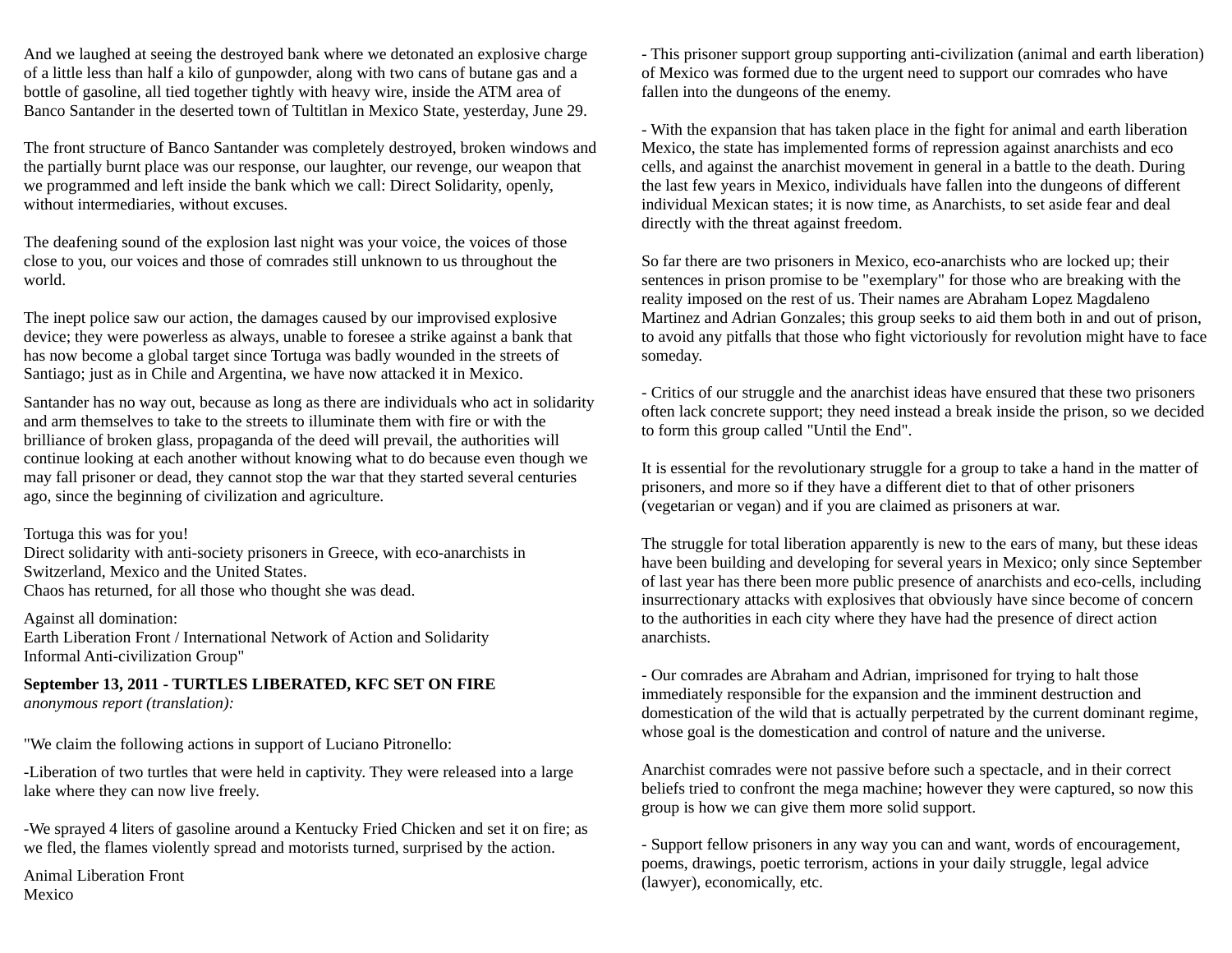- IMPORTANT NOTE: we as a support group do not belong to any direct action cell, we have nothing to do with them. We disclaim all illegal actions that take place in the future claiming to support Adrian and Abraham, we're just a group of individuals who attempt to be a practical support for prisoners and Anarchist comrades that may need our support in the future.

PS: For any Anarchist individuals, or groups that want to support and help shape this project, do not hesitate to contact us; we know that organizing a support group is not easy, so ask the support and solidarity with other prisoners and their supporters. With this group, Until the End, we hope to become a strong and concrete support for the hostages of the state. Contact: [hastaelfinal@riseup.net](mailto:hastaelfinal@riseup.net)

## **LATEST ATTACKS BY THE MEXICAN ANIMAL LIBERATION FRONT**

### **January 7, 2011 - HOAX BOMB AT KFC**

*anonymous communique (translation):*

"...I belong to the anarchist-revolutionary movement and I am proud of it. I represent a new tendency, Revolutionary Nihilism and Anarchist Antisocialism... - words of the combatant Gerasimos Tsakalos

International solidarity is one of the most powerful weapons that we have as anarchist individuals and groups, each in their place, in their trenches. A few months ago that solidarity began to be expressed in Greece, Italy, Argentina and other countries where an International Front of conspiracy had been proposed against the state-capital.

In our view this is the beginning of a new stage in the world insurrectionist struggle. As mentioned before, the state has been implementing more and more violent methods against those of us who are a nuisance to their ability to carry out their dreams of domination and power, and it has therefore begun inquisitional hunts and has sequestered our comrades in their centers of domestication. Therefore we must also seek out and develop more violent methods against those who support the destruction of everything that has ever made us feel free.

We know very well that the authorities have doubled the police in the streets, have sentenced our comrades to spend long years in a cell, have put cameras in the streets, demonstrating the fear that they have of this more radical current of anarchy. An antisocial and insurrectionist current, which does not tempt the heart to attack as far as hearing bones broken, as far as seeing blood flowing from heads, seeing that they can not stand from weakness because the sticks and stones have struck their bodies, seeing the fire surrounding them from the molotov cocktails, and seeing their fingers fly off into pieces by a parcel bomb. That is the real current that the dominators fear, those who want at all costs to keep their luxuries and comforts that this industrial technological system gives them. They have already seen that our words are not futile, but rather become savage acts in the chaos which has spread everywhere, and that is

the world.

We will continue to attack despite the surveillance cameras they have put in the streets and avenues, despite their police-military rounds, despite their operations, despite their threats, anytime, anywhere and on any occasion and today we have made that clear. The war continues, and with comrades imprisoned or not, bombs will continue exploding, fire will continue illuminating the night, because chaos is not dead!

Direct solidarity with Adrian Magdaleno Gonzales, laugh at the prison authorities who think that they have broken you, while you continue onward!

Direct solidarity with Braulio Arturo Duran, continue fighting the cells that keep you captive, outside we will continue exploiting reality!

Direct solidarity with the prisoners in the Bomb Case in Chile, it will not last forever!

Direct solidarity with Walter Bond in the United States, the FBI has not made your wild conviction disappear!

Direct solidarity with Silvia, Costa and Billy in Switzerland and with Leo in Italy, continue forward with your eco-anarchist and anticivilization ideas!

Direct solidarity with Panagiotis Argyrou, Gerasimos Tsakalos and the others now on hunger strike, accused of being members of the Conspiracy Cells of Fire in Greece, antisocial, nihilist and anarchist forever!

Frente de Liberacion de la Tierra (Federacion Anarquista Informal o Red Global) *[Earth Liberation Front (Informal Anarchist Federation-Global Network]*"

## **July 6, 2011 - SANTANDER BANK BOMBED, FOR LUCIANO**

*translation of anonymous report from [Liberacion Total](http://liberaciontotal.lahaine.org/)*

"On the first day of this month there was news that shocked our consciousness. A comrade a thousand kilometers from where we are had been wounded in action, his name: [Luciano Pitronello](http://www.directaction.info/prison_tortuga.html).

We know that he continues to be a warrior even in the conditions he is in, he who rejected the technology that all the sheep have brought to further deepen the pockets of the telecommunications industry, he who decided since he was an adolescent to remain in conflict against all authority, who carried out his life as seemed right to him and as he pleased, he who did not limit himself to just words and curses against the social peace and who took in his own hands the decision to make it explode at all costs.

With a fire extinguisher filled with gunpowder you once again wanted to destroy the existing order, but something went wrong and now you're held captive in a hospital with a future still uncertain. The press, the authorities and, even more, Chilean society make fun of your condition, but there is a saying: He who laughs last laughs best.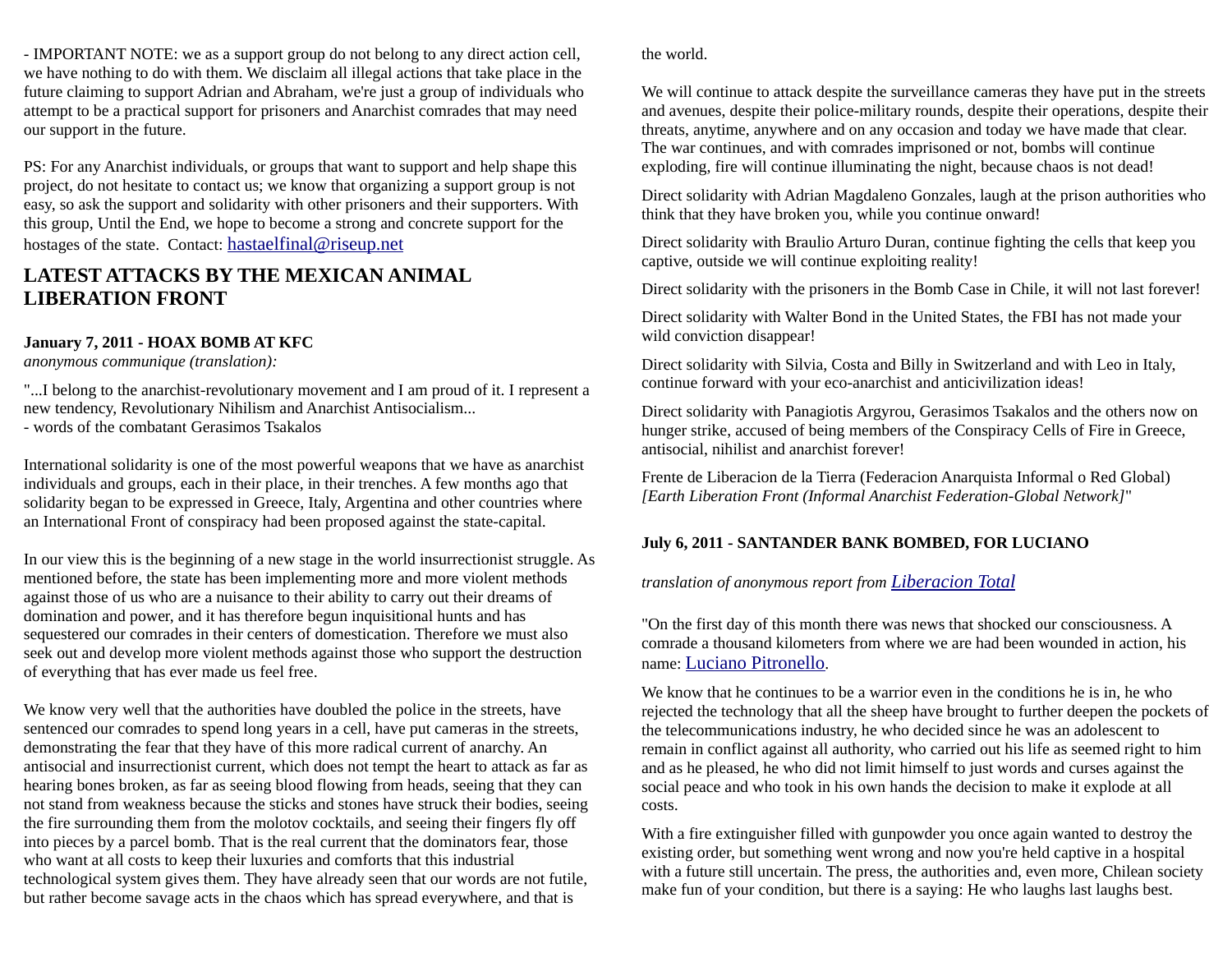"'...Who votes for them? Who bows their head in respect to them? Who admires them and wants himself, or at least his children, to be like them? Who keeps quiet in front of the gross injustices they commit? There is just one answer: SOCIETY...'Gerasimos Tsakalos.

On the night of February 5 we decided to attack some old enemies. A police headquarters located in the Potrero neighborhood in Coacalco, Mexico was the target.

At approximately 8pm, we placed an explosive device composed of butane gas canisters and gasoline in a motorcycle parked next to the entrance of the headquarters. By means of a homemade retarder, the explosive was lit and detonated; a loud noise shook the area, the bike was damaged as well as the wall of the building where the idiots who defend all of this were taking refuge. Several trucks arrived at the scene, the imbecile policemen dressed in their military uniforms arrived and saw the results of our explosive.

This attack was planned and designed especially for when they would be most vulnerable in their 'work' place. A police van with its sirens going right in front of us did not stop us.

They know it once again, they have not stopped us, they know that they will not stop these attacks; how easy it was for us to leave the bag with the explosive; it will be as easy to attack their physical integrity; it does not matter to us if they are parents or have family or any of that shit, they are police and all that they deserve are bombs, fire, stones and death. They think that we have not seen anything to extort? They believe that we have not seen them in their trailer, making note of their lack of courage, trying to intimidate with their big guns and their faces covered? They believe that we have not seen the rounds made by the bastards in the Grupo Especial de Reaccion Inmediata-Coacalco (GERI-C) *[Rapid Response Task Force]*, in their armored trucks, clowning around believing themselves to be the heroes of that Mexican city? They believe that we have not seen their obvious megalomania in their black vans? They look more like an assault group, a paramilitary group, than some faithful servants under the command of state-capital. They should know one thing, the only thing they provoke isn't fear, it's disgust, it's repulsion for both their moral authority and their uniform.

If in submission and obedience society greets or fears them, that doesn't matter to us, if they are cheered or feared when they pass by that doesn't matter to us, we are not the vanguard defending the 'poor little exploited ones,' we are not the avengers of the 'oppressed pueblo,' all these leftist causes disgust us because all they do is make society reconsider its flaws and address them; we aren't fighting for an ecocidal human, we fight for ourselves as individuals, for the animals and for the earth, for autonomy and wild nature.

So we'll say it again, we will not stop ourselves from acting on the desire to attack them, because we are not part of this cowardly society, we will go to their police stations, their security posts and when they hear an explosion or see something engulfed in flames, they will remember us, any police officer anywhere in Mexico and what scares them, what keeps them pensive as they sit on their leather sofas, it's what keeps them sleepless at night. It terrifies them that we have more and more capable individuals and that we have left our fear behind and have started (or rather we continue) to spread insurrection, expanding like the Black Death.

With this little speech we take responsibility for placing a fake bomb, which created a police mobilization, in a KFC during business hours in the city of Coacalco, in Mexico State on January 4. At the same time but a few blocks away, we set fire to a telephone booth and a truck along the side of a fire station.

How pathetic! Two fires in the vicinity of a fire station! That's how we demonstrate that we continue on, that we are in the streets, that they have not managed to stop us and that our destructive creativity can put the authorities in jeopardy once again even though they once thought themselves omnipresent and omnipotent.

We salute the individuals and groups that are currently carrying out a continuous social war in Italy, Greece, Spain, Chile, Argentina and other countries.

And especially the Russian ELF, which has begun to sabotage and set fire to machines that destroy the earth, hitting urbanization projects on the highways and in the forests of Moscow.

The international front in permanent conflict against the state-capital!

For the freedom of eco-prisoners Adrian and Braulio!

For the freedom of jailed members of the CCF, Gerasimos Tsakalos, Panagiotis Argyrou!

Direct solidarity with prisoners of war around the world!

War against civilization and the system of domination!

Antisocial, anti-classist and anti-anthropocentrist, always!

Frente de Liberacion de la Tierra/Mexico"

**January 15, 2011 - ELF SET FIRE TO BULLDOZER, VEHICLES**  *anonymous communique (translation):*

"... We are not in solidarity with the suffering of people, we are in solidarity with the energy and strength of those who do not tolerate their suffering ... words of the Conspiracy Cells of Fire

#### **January 12:**

Militants from the Frente de Liberacion de la Tierra wanted to show our full support for the prisoners of the Conspiracy Cells of Fire who will be prosecuted on the 17th of this month. So, armed with gasoline, we took to the streets to stoke the flames of